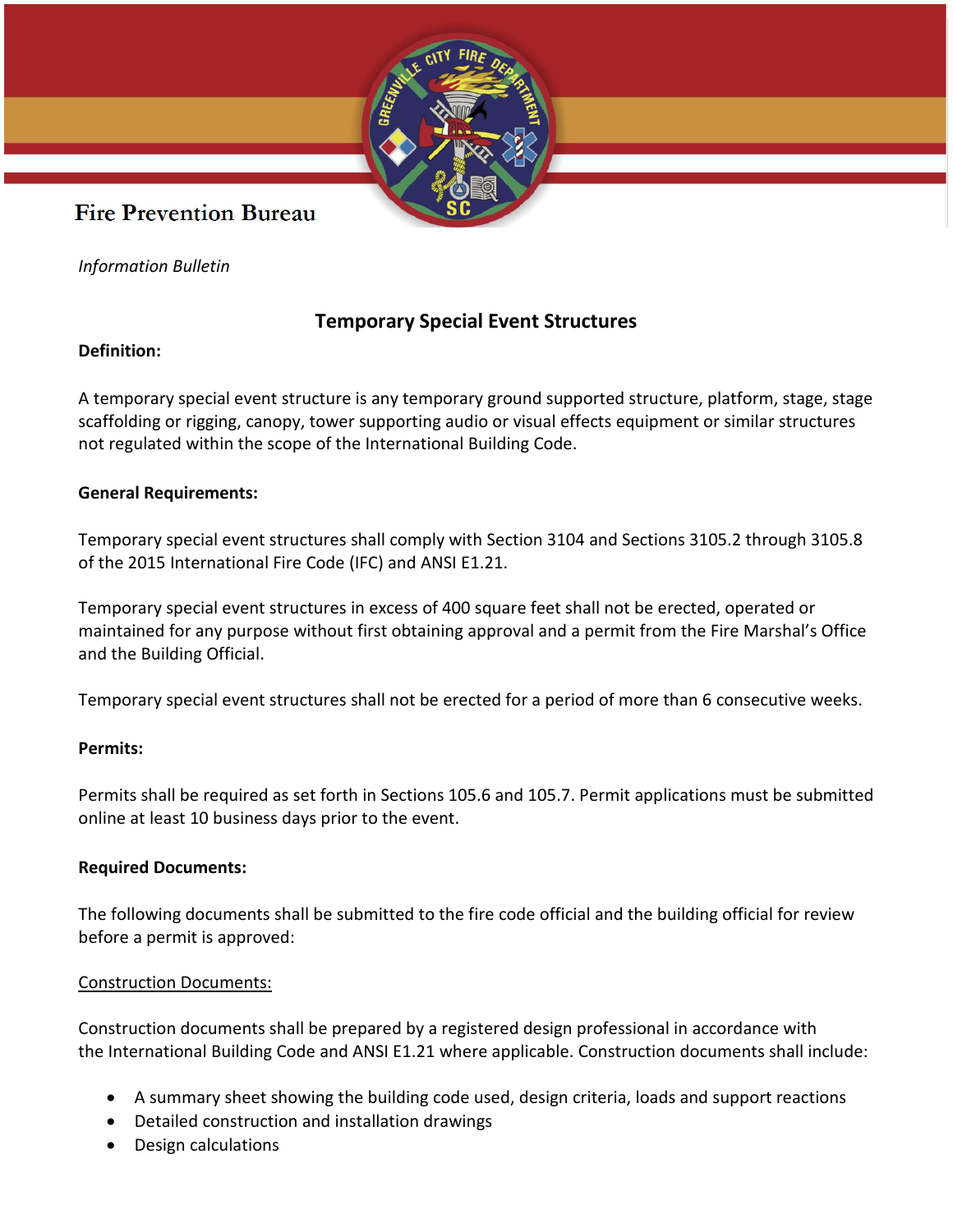

## **Fire Prevention Bureau**

- Operating limits of the structure explicitly outlined by the [registered design](https://up.codes/viewer/wyoming/ifc-2018/chapter/2/definitions#registered_design_professional) professional [including e](https://up.codes/viewer/wyoming/ifc-2018/chapter/2/definitions#registered_design_professional)nvironmental conditions and physical forces
- Effects of additive elements such as video walls, supported scenery, audio equipment, vertical and horizontal coverings
- Means for adequate stability including specific requirements for guying and cross-bracing, ground anchors or ballast for different ground conditions

#### Designation of Responsible Party:

The [owner](https://up.codes/viewer/wyoming/ifc-2018/chapter/2/definitions#owner) of the [temporary special event structure](https://up.codes/viewer/wyoming/ifc-2018/chapter/2/definitions#temporary_special_event_structure) shall designate in writing the person who will have responsibility for the [temporary special event structure](https://up.codes/viewer/wyoming/ifc-2018/chapter/2/definitions#temporary_special_event_structure) on the [site.](https://up.codes/viewer/wyoming/ifc-2018/chapter/2/definitions#site) The designated person shall have sufficient knowledge of the [construction documents,](https://up.codes/viewer/wyoming/ifc-2018/chapter/2/definitions#construction_documents) manufacturer's recommendations and operations plan to make judgments regarding the structure's safety and to coordinate with the [fire code official.](https://up.codes/viewer/wyoming/ifc-2018/chapter/2/definitions#fire_code_official)

#### Operations Plan:

The operations plan shall reflect the manufacturer's operational guidelines, procedures for environmental monitoring and actions to be taken under specified conditions consistent with the [construction documents.](https://up.codes/viewer/wyoming/ifc-2018/chapter/2/definitions#construction_documents)

#### **Inspections:**

Inspections shall comply with [Section 106](https://up.codes/viewer/wyoming/ifc-2018/chapter/1/scope-and-administration#106) and Sections [3105.6.1](https://up.codes/viewer/wyoming/ifc-2018/chapter/31/tents-temporary-special-event-structures-and-other-membrane-structures#3105.6.1) and [3105.6.2.](https://up.codes/viewer/wyoming/ifc-2018/chapter/31/tents-temporary-special-event-structures-and-other-membrane-structures#3105.6.2)

#### Independent Inspector

The [owner](https://up.codes/viewer/wyoming/ifc-2018/chapter/2/definitions#owner) of a [temporary special event structure](https://up.codes/viewer/wyoming/ifc-2018/chapter/2/definitions#temporary_special_event_structure) shall employ a qualified, independent approved agency or individual to inspect the installation of a [temporary special event structure.](https://up.codes/viewer/wyoming/ifc-2018/chapter/2/definitions#temporary_special_event_structure)

#### Inspection Report

The inspecting [agency](https://up.codes/viewer/wyoming/ifc-2018/chapter/2/definitions#agency) or individual shall furnish an inspection report to the [fire code official.](https://up.codes/viewer/wyoming/ifc-2018/chapter/2/definitions#fire_code_official) The inspection report shall indicate that the [temporary special event structure](https://up.codes/viewer/wyoming/ifc-2018/chapter/2/definitions#temporary_special_event_structure) was inspected and was or was not installed in accordance with the approved [construction documents.](https://up.codes/viewer/wyoming/ifc-2018/chapter/2/definitions#construction_documents) Discrepancies shall be brought to the immediate attention of the installer for correction. Where any discrepancy is not corrected, it shall be brought to the attention of the [fire code official](https://up.codes/viewer/wyoming/ifc-2018/chapter/2/definitions#fire_code_official) and the designated responsible party.